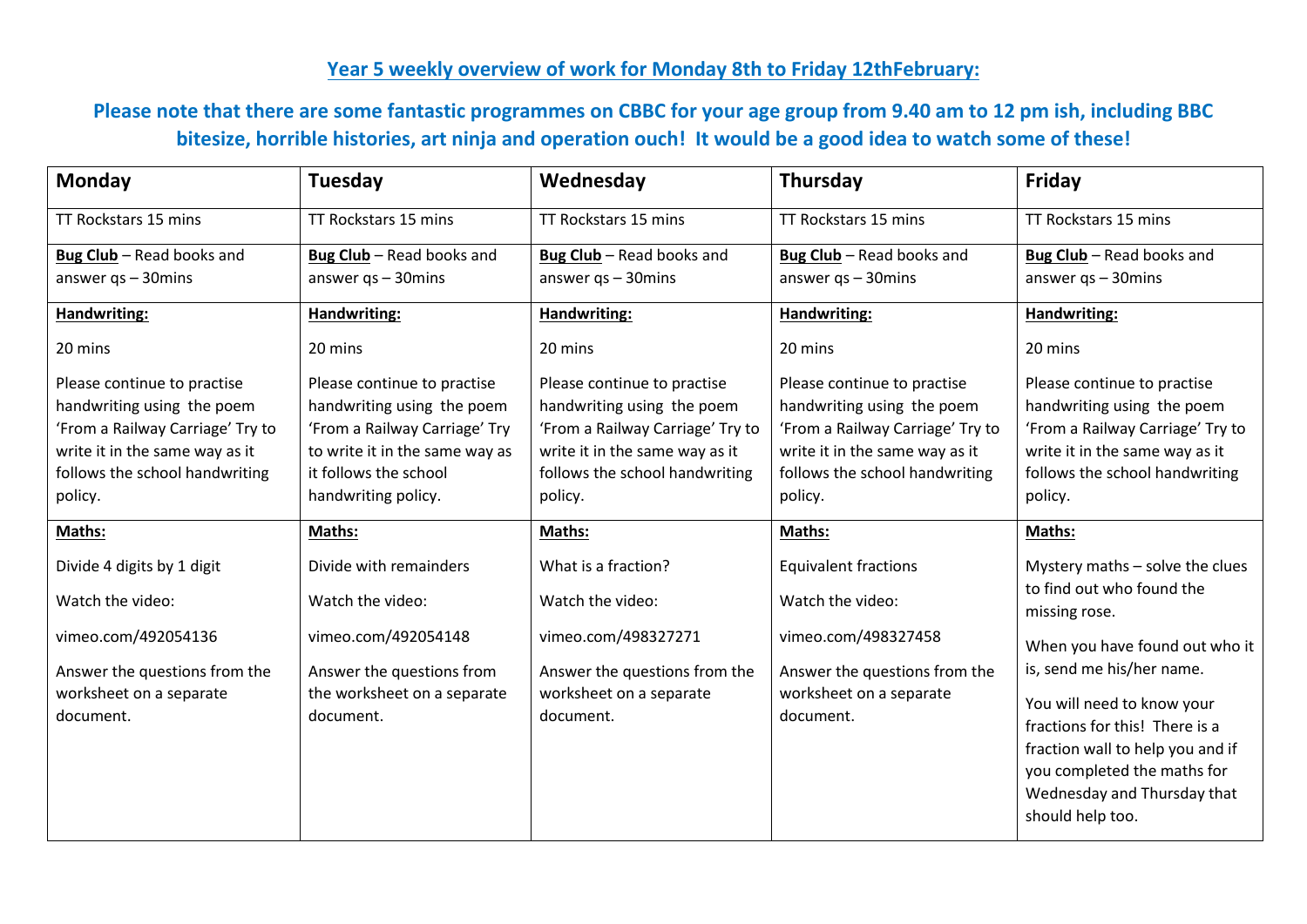| English:                                                                                                       | English:                                                                                                                                                                               | English:                                                                                                                 | English:                                                                                                                                                                                                                 | English:                                                                                                  |
|----------------------------------------------------------------------------------------------------------------|----------------------------------------------------------------------------------------------------------------------------------------------------------------------------------------|--------------------------------------------------------------------------------------------------------------------------|--------------------------------------------------------------------------------------------------------------------------------------------------------------------------------------------------------------------------|-----------------------------------------------------------------------------------------------------------|
| Please read the poem 'Matilda'<br>and answer the questions on the<br>poetry detectives sheet.                  | Please read the powerpoint<br>and get tips on how to write a<br>Haiku and then write your<br>own Haiku. You can use the<br>planning sheet for ideas for<br>how to plan it if you like. | Please read the powerpoint<br>and get tips on how to write an<br>acrostic poem and then write<br>your own acrostic poem. | Please read the powerpoint and<br>get tips on how to write a<br>limerick and then write your<br>own limerick. There is a<br>planning sheet to help you.<br>Also if you write a limerick I will<br>write one too! $\odot$ | Please read the poem 'Wind on<br>the Hill' and answer the<br>questions on the poetry<br>detectives sheet. |
| <b>PE:</b><br>Please complete the Joe Wicks PE<br>for kidsworkout for today. You<br>can find this on you tube. | Geography:<br>Read the powerpoint<br>(Look at the photopack as well<br>if you are on google                                                                                            | PE:<br>Please complete the Joe Wicks<br>PE for kids workout for today.<br>You can find this on you tube.                 | <b>Music:</b><br>Please continue to learn the<br>words to the Fresh Prince of Bel<br>Air.                                                                                                                                | PE:<br>Please complete the Joe Wicks<br>PE for kids workout for today.<br>You can find this on you tube.  |
|                                                                                                                | classroom)                                                                                                                                                                             |                                                                                                                          |                                                                                                                                                                                                                          |                                                                                                           |